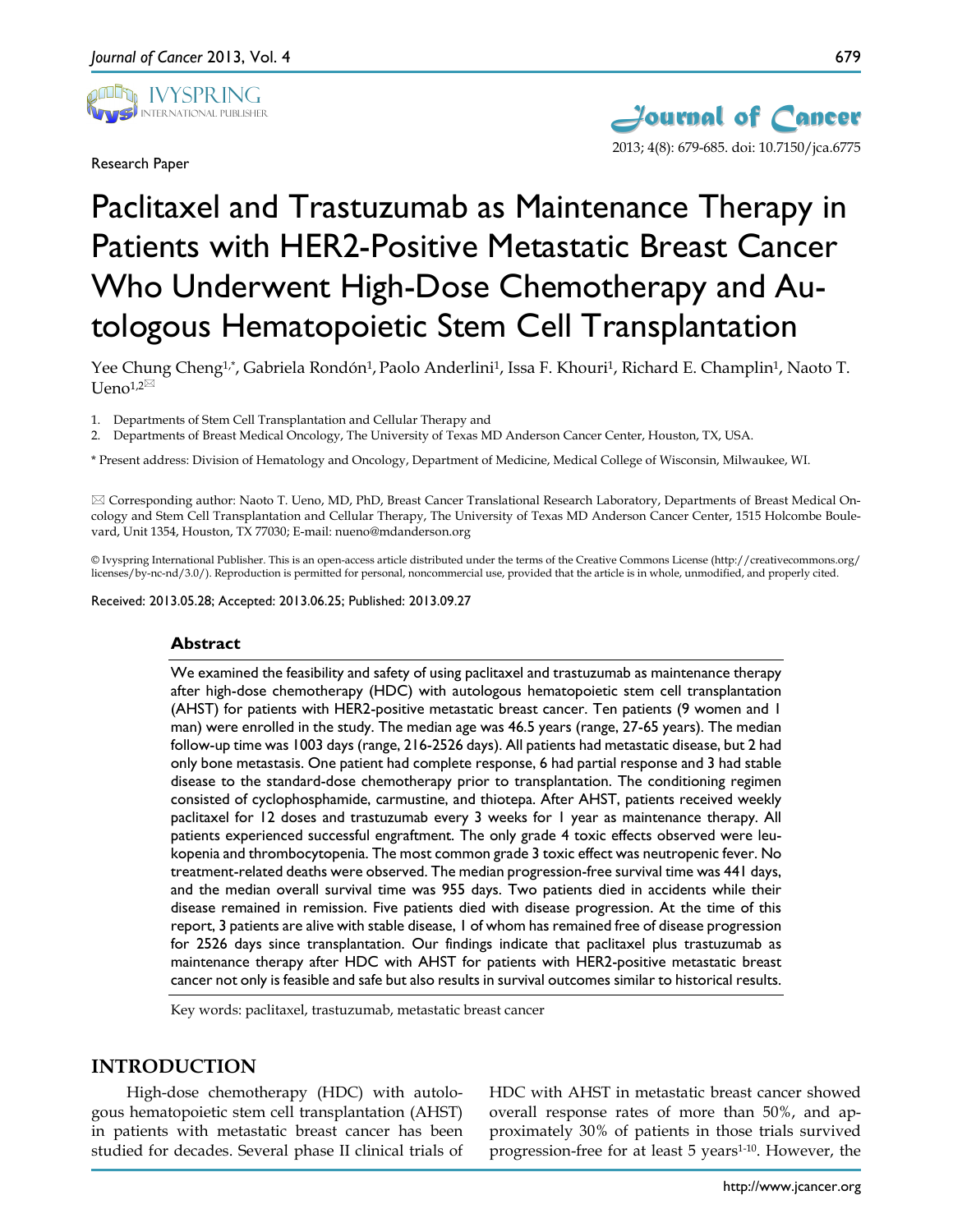results of subsequent phase III clinical trials have been disappointing. Of the 6 randomized trials published to date, 5 showed improvements in time to progression/progression-free survival but not in overall survival11-16, and the sixth showed no benefit in either time to progression/progression-free survival or overall survival<sup>17</sup>. This pattern—improvements in response rates and time to progression but no effect on overall survival—suggests that the major cause of treatment failure after HDC with AHST remains disease relapse, presumably due to residual breast cancer cells that are resistance to treatment. Therefore, measures to improve the outcome of transplantation by eradicating minimal residual disease are a major area of research.

The *HER2/neu* oncogene (*ERBB2*) encodes a 185-kDa protein with tyrosine kinase activity that enhances tumorigenicity and metastasis<sup>18,19</sup>. About 20% to 25% of breast cancers overexpress the *HER2/neu* oncogene, and such overexpression is well established to be associated with tumor aggressiveness and worse survival20-22. However, HER2-targeted therapy for breast cancer, such as trastuzumab, has improved outcomes significantly. Multiple phase III clinical trials of combined chemotherapy and trastuzumab as adjuvant therapy in patients with high-risk HER2-positive breast cancer have demonstrated a significant improvement in relapse-free survival and overall survival compared to chemotherapy alone23-29.

We previously reported that *HER2/neu* overexpression is a poor prognostic marker for patients with metastatic breast cancer who underwent HDC with AHST30. We also previously showed that paclitaxel given to patients with metastatic breast cancer after HDC with AHST results in prolonged disease-free survival<sup>31</sup>. We therefore hypothesized that the combination of paclitaxel and trastuzumab as maintenance therapy after HDC with AHST eradicates minimal residual disease and improves survival in patients with metastatic breast cancer that overexpresses *HER2/neu*. In the study reported here, we examined the feasibility and safety of using paclitaxel and trastuzumab as maintenance therapy after HDC with AHST for patients with HER2-positive metastatic breast cancer. We also estimated the associated progression-free and overall survival rates.

# **MATERIALS AND METHODS**

The protocol was reviewed and approved by the Institutional Review Board of MD Anderson Cancer Center. All patients provided written informed consent to participate. Eligible patients were patients with HER2-overexpressing metastatic breast cancer, aged 18 to 65 years, with an Eastern Cooperative Oncology Group performance status score of 0 or 1, no major organ dysfunction or active infection, and disease that had responded to standard-dose systemic chemotherapy. Patients with bone disease were eligible if they had experienced clinical improvement of symptoms after standard-dose chemotherapy and did not demonstrate new lesions on radiographic study after such chemotherapy.

Stem cells were collected by filgrastim or filgrastim-plus-chemotherapy mobilization followed by apheresis. Mobilization with filgrastim alone consisted of filgrastim 6 μg/kg by subcutaneous injection every 12 hours for at least 3 to 4 days and until completion of apheresis. For mobilization with filgrastim plus chemotherapy, patients received cyclophosphamide 1.5  $g/m^2$  by intravenous (IV) infusion over 2 hours on days 1 to 3 with mesna given at a dose of 500 mg/m2 by IV infusion 30 minutes before the first dose of cyclophosphamide and then 1.5  $g/m^2$ /day as a continuous IV infusion over 24 hours for 3 days; etoposide 250 mg/m2/day by IV infusion over 3 hours on days 1 to 3; and cisplatin 40 mg/m<sup>2</sup>/day by IV infusion over 2 hours on days 1 to 3. Beginning on day 4, patients received filgrastim 5 μg/kg by subcutaneous injection daily until completion of apheresis. Apheresis was performed daily until 5 x 106 CD34-positive cells/kg was collected. The minimum acceptable cell dose was  $3 \times 10^6$  CD34-positive cells/kg. Patients received a minimum of 1 apheresis procedure and a maximum of 5 procedures. Patients with inadequate numbers of progenitor cells harvested were to undergo bone marrow harvest with infusion of both marrow and peripheral blood progenitor cells.

Patients with adequate progenitor cell harvest and no major toxic effects from filgrastim mobilization underwent HDC with AHST. The conditioning regimen was cyclophosphamide, carmustine, and thiotepa. The details of the regimen were as follows (the day of AHST was considered day 0): cyclophosphamide  $2 \text{ gm/m}^2$  by IV infusion on days -7, -6, and -5 with mesna given at a dose of 500 mg/m<sup>2</sup> by IV infusion 2 hours before the first dose of cyclophosphamide and then  $2 g/m^2/day$  as a continuous infusion over 24 hours for 3 days; carmustine 150 mg/m2/day by IV infusion over 40 minutes on days -7, -6, and -5; and thiotepa 240 mg/m<sup>2</sup>/day by IV infusion over 4 hours on days -7, -6, and -5. The stem cells were thawed and reinfused on day 0. Following AHST, filgrastim 5 μg/kg/day was administered by IV infusion or subcutaneously until the granulocyte count was greater than 1000/mm3 for 3 consecutive days.

Four weeks after AHST, patients received a loading dose of trastuzumab (4 mg/kg by IV infusion over 90 minutes) if all the following criteria were ful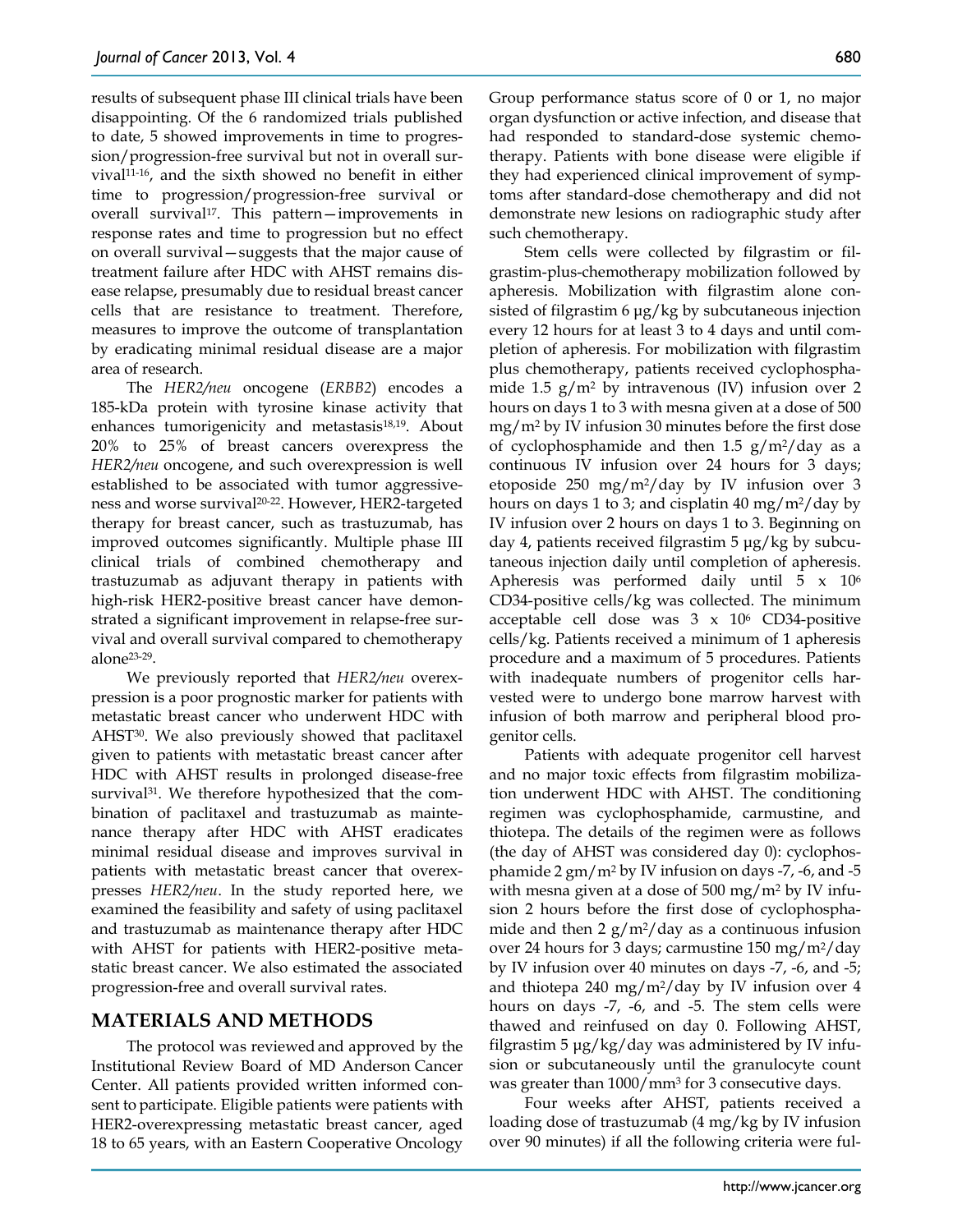filled: no progression of disease since AHST; left ventricular ejection fraction at least 45% and not reduced more than 20% from the baseline value (before the loading dose of trastuzumab); no irreversible grade 3 or 4 toxic effects from HDC; absolute neutrophil count at least 1500/mm3; platelet count at least 40,000/mm3; hemoglobin level at least 8 g/dL; creatinine level not greater than 2.0 mg/dL; and total bilirubin level not greater than 2.0 mg/dL. If the above criteria were not fulfilled, treatment could be postponed until up to 10 weeks after AHST. If the criteria were not fulfilled by 10 weeks after AHST, patients were considered off study.

Trastuzumab was administered at a dose of 2 mg/kg by IV infusion over 30 minutes every week up to 1 year or until progression of disease. Paclitaxel 80 mg/m2 by IV infusion over 1 hour was administered weekly for 12 doses starting 3 weeks after the loading dose of trastuzumab. Patients with estrogen-receptor-positive disease received tamoxifen daily if it was clinically indicated and they had not previously experienced disease progression during tamoxifen therapy. Radiation therapy and bisphosphonates were not allowed while patients were receiving the trastuzumab and paclitaxel.

Disease status and left ventricular ejection fraction were evaluated before the trastuzumab loading dose, before the first dose of paclitaxel, after 6 doses of combined trastuzumab and paclitaxel, after 12 doses of combined trastuzumab and paclitaxel, and then every 3 months up to 2 years after AHST, every 6 months during years 3 and 4, at the end of year 5, and then yearly. Treatment-related toxic effects were assessed according to the National Cancer Institute Common Toxicity Criteria, version 2.0. Tumor response was assessed according to the Response Evaluation Criteria in Solid Tumors system. Kaplan-Meier analysis was used to estimate survival rates.

# **RESULTS**

Ten patients were enrolled in the study between October 1, 1999 and May 28, 2003, 9 women and 1 man. The median age was 46.5 years (range, 27-65 years). All 10 patients had metastatic disease, but 2 had only bone metastasis. All 10 patients received at least 1 regimen of standard-dose chemotherapy for their metastatic disease prior to AHST. One patient had a complete response, 6 had partial responses, and 3 had stable disease as best response to standard-dose

chemotherapy before AHST. All patients had adequate progenitor cells of  $5 \times 10^6$  CD34-positive cells/kg collected; no bone marrow harvesting was needed. After transplantation, all patients experienced successful graft enhancement; there were no cases of graft failure. Nine patients received originally planned maintenance therapy of 12-week paclitaxel, and 6 patients received originally planned maintenance therapy of 1-year trastuzumab. Three patients did not finish the maintenance therapy due to progression of disease and 1 patient died in motor vehicle accident on day 216. The treatment-related toxic effects are listed in Table 1. The only grade 4 toxic effects observed were leukopenia and thrombocytopenia, which occurred in 4 patients each. The most common grade 3 toxic effect was neutropenic fever, and the most common grade 1 and 2 toxic effects were gastrointestinal effects: nausea, diarrhea, and mucositis. No grade 4 cardiac toxic effects were noted. One patient developed a grade 3 cardiac toxic effect, symptomatic decreased left ventricular ejection fraction, but this resolved completely with intervention. No treatment-related deaths were observed.

|                                    | No. of Patients |          |          |
|------------------------------------|-----------------|----------|----------|
| Effect                             | Grade 1-2       | Grade 3  | Grade 4  |
| Blood/bone marrow                  |                 |          |          |
| Leukopenia                         | 3               | 2        | 4        |
| Thrombocytopenia                   | 0               | $\Omega$ | 4        |
| Cardiac                            |                 |          |          |
| Left ventricular systolic dysfunc- | 3               | 1        | $\theta$ |
| tion                               |                 |          |          |
| Hypotension                        | 1               | $\theta$ | $\Omega$ |
| Constitutional                     |                 |          |          |
| Fatigue                            | 1               | $\theta$ | $\Omega$ |
| Nonneutropenic fever               | 3               | 0        | 0        |
| Gastrointestinal                   |                 |          |          |
| Anorexia                           | 1               | $\Omega$ | $\Omega$ |
| Diarrhea                           | 6               | $\Omega$ | 0        |
| Mucositis                          | 4               | 0        | $\theta$ |
| Nausea                             | 7               | 1        | $\theta$ |
| Infectious: neutropenic fever      | $\Omega$        | 5        | 0        |
| Musculoskeletal: bone pain         | 1               | $\Omega$ | 0        |
| Neurologic                         |                 |          |          |
| Headache                           | 1               | $\Omega$ | $\Omega$ |
| Neuropathy                         | 2               | 1        | 0        |
| Respiratory                        |                 |          |          |
| Dyspnea                            | 1               | 0        | $\Omega$ |
| Pleural effusion                   | 1               | 0        | 0        |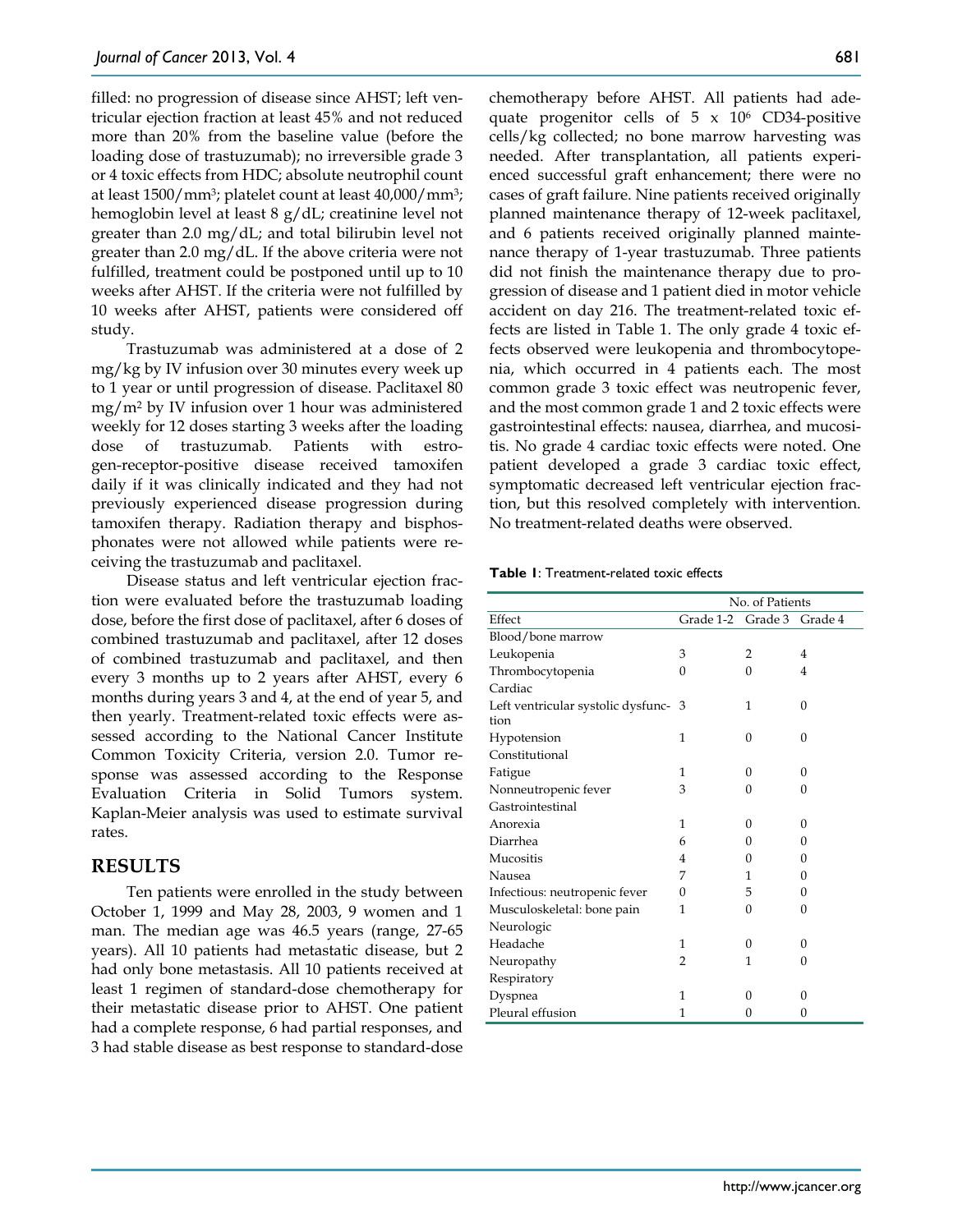





Figure 2. Overall survival in patients treated with paclitaxel and trastuzumab as maintenance therapy after high-dose chemotherapy and autologous hematopoietic stem cell transplantation for metastatic breast cancer (N=10).

With a median follow up time of 1003 days (range, 216-2526 days), the median progression-free survival time was 441 days (Figure 1), and the median overall survival time was 955 days (Figure 2). Unfortunately, 2 patients died in motor vehicle accidents while their disease remained in remission, 1 on day 216 and 1 on day 544 after AHST. Five patients died with disease progression. At the time of this report, 3 patients are alive with stable disease, including 1 patient who remained continuously free of disease progression 2526 days after AHST. Two other patients had progressive disease diagnosed on day 619 and day 693, respectively, after AHST; in both patients, the disease became stable after salvage treatment. At the time of this report, those patients are alive at 2428 days and 2498 days, respectively, after AHST.

# **DISCUSSION**

Metastatic breast cancer is considered to be an incurable but treatable disease. With current treatment, the median survival time is about 2 to 3 years. About 5% of patients live up to 5 years after diagnosis of metastatic disease, and about 2% live up to 10 years32. One of the reasons for this relatively favorable outcome despite the incurable disease is that breast cancer responds to different classes of chemotherapy, including alkylating agents. Therefore, the combination of HDC, particular with alkylating agents, followed by AHST has been studied for decades to improve the outcome of patients with metastatic breast cancer. Unfortunately, treatment failure to HDC with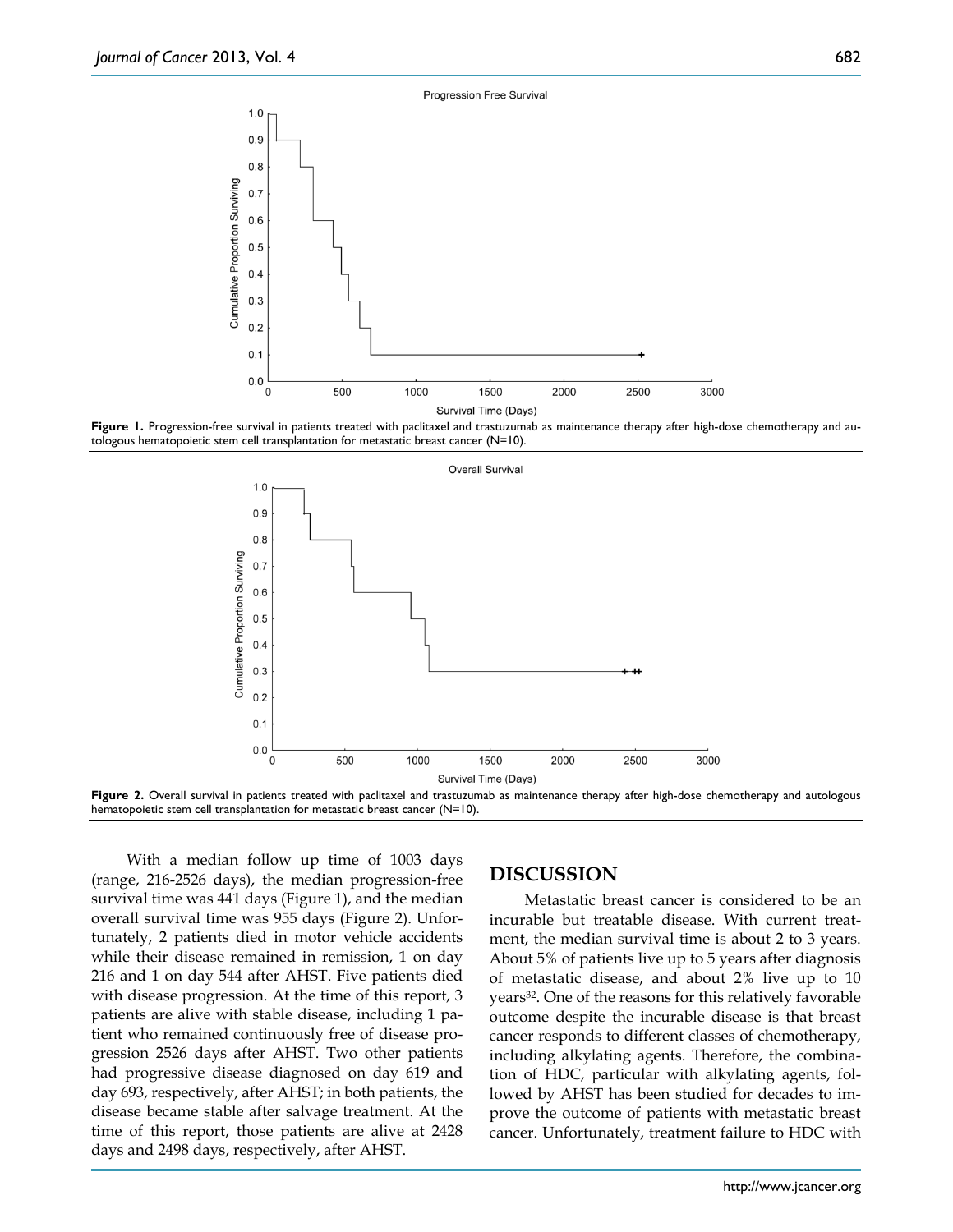AHST still occurs. The failure of metastatic breast cancer to respond completely to HDC with AHST could be due to minimal residual disease owing to intrinsic features of the breast cancer cells that render them resistant to chemotherapy.

One such intrinsic feature is overexpression of the *HER2/neu* oncogene, which is believed to confer resistance of cancer cells to chemotherapeutic agents33,34. Anti-HER2 therapy incorporated into the pre-AHST conditioning regimen or post-AHST maintenance therapy might overcome drug resistance due to HER2 overexpression. In the study reported here, we tested the feasibility and safety of combining paclitaxel with the anti-HER2 agent trastuzumab as maintenance therapy for patients with metastatic breast cancer after HDC with AHST. Results at a median follow-up time of 1003 days (range, 216-2526 days) showed that this combination treatment not only was feasible and safe, associated with no severe cardiac or other toxic effects, but also produced survival outcomes similar to historical results.

Trastuzumab was the first monoclonal antibody developed that specifically targets HER2-positive breast cancer. The major toxic effects of trastuzumab are cardiac toxic effects<sup>35,36</sup>. The incidence of cardiac toxic effects among patients who received trastuzumab alone was 7%, which was similar to the incidence of cardiac toxic effects among patients who received anthracycline-based regimens. However, in patients who received concurrent anthracycline-based chemotherapy and trastuzumab, the incidence of cardiac toxic effects was 28%. Among the patients who had previously received an anthracycline, 11% of those treated with the combination of paclitaxel and trastuzumab suffered cardiac events, compared to 1% of those treated with paclitaxel only. The mechanism of trastuzumab-induced cardiac toxic effects and the enhanced toxicity of trastuzumab when the drug is combined with different types of chemotherapy is unknown, but trastuzumab-induced cardiac toxic effects are usually reversible with interruption of treatment. In our study, we did not observe any grade 4 cardiac toxic effects with the combination of paclitaxel and trastuzumab. However, our sample size may have been too small to permit observation of this toxic effect. The only grade 4 toxic effect that we observed was myelosuppression, mostly secondary to the HDC part. The myelosuppression was not permanent, and no life-threatening infection or bleeding was observed.

Currently, several anti-HER2 therapeutic agents besides trastuzumab are approved for HER2-positive metastatic breast cancer. These include lapatinib, pertuzumab, and trastuzumab-emtansine.

Lapatinib is a dual tyrosine kinase inhibitor

against HER1 and HER2. It is approved for use in combination with oral capecitabine in patients with metastatic disease that is initially resistant to or recurs after treatment with an anthracycline, a taxane, and trastuzumab. In a phase III trial comparing lapatinib plus capecitabine to capecitabine alone in patients with metastatic breast cancer, the combined treatment showed a benefit in terms of time to progression (median, 6 months versus 4 months) and overall survival (median, 75 weeks versus 65 weeks)<sup>37</sup>. Lapatinib can also be combined with trastuzumab without chemotherapy in patients with metastatic breast cancer. Compared to lapatinib alone, lapatinib plus trastuzumab was associated with improved progression-free survival (median, 11 weeks versus 8 weeks) and overall survival (median, 14 months versus 10 months)<sup>38,39</sup>.

Pertuzumab prevents dimerization of HER2 with other HER2 family receptors. Compared with trastuzumab and docetaxel in the phase III CLEOPATRA trial, pertuzumab in combination with trastuzumab and docetaxel in patients with metastatic breast cancer was associated with a better response rate (80% versus 69%) and longer progression-free survival (median, 19 months versus 12 months) $40$ . In the phase III NeoSphere trial, different combinations of docetaxel, trastuzumab, and pertuzumab were tested as neoadjuvant regimens<sup>41</sup>. The combination of trastuzumab and pertuzumab without docetaxel produced an impressive 17% pathologic complete response rate. This result was comparable to results achieved with traditional chemotherapy alone but without the side effects usually associated with chemotherapy. These findings suggest that this dual-anti-HER2-therapy approach without chemotherapy might be ideal for long-term maintenance therapy in patients with HER2-positive metastatic breast cancer after HDC with AHST.

Finally, trastuzumab-emtansine is a member of a new class of agents called antibody-drug conjugates. Trastuzumab-emtansine was administered as a single agent since the drug itself is a combination of an anti-HER2 agent and a chemotherapy drug mertansine. In the phase III EMILIA trial, trastuzumab-emtansine was associated with a better response rate (44% versus 31%), progression-free survival (median, 10 months versus 6 months), and overall survival (median, 31 months versus 25 months) than standard second-line treatment with lapatinib/capecitabine in patients with metastatic breast cancer<sup>42</sup>. Trastuzumabemtansine consists of trastuzumab bound covalently through the chemical cross-linker SMCC to several molecules of the toxic chemotherapy drug mertansine. The result is a targeted drug that has the efficacy of chemotherapy but does not produce the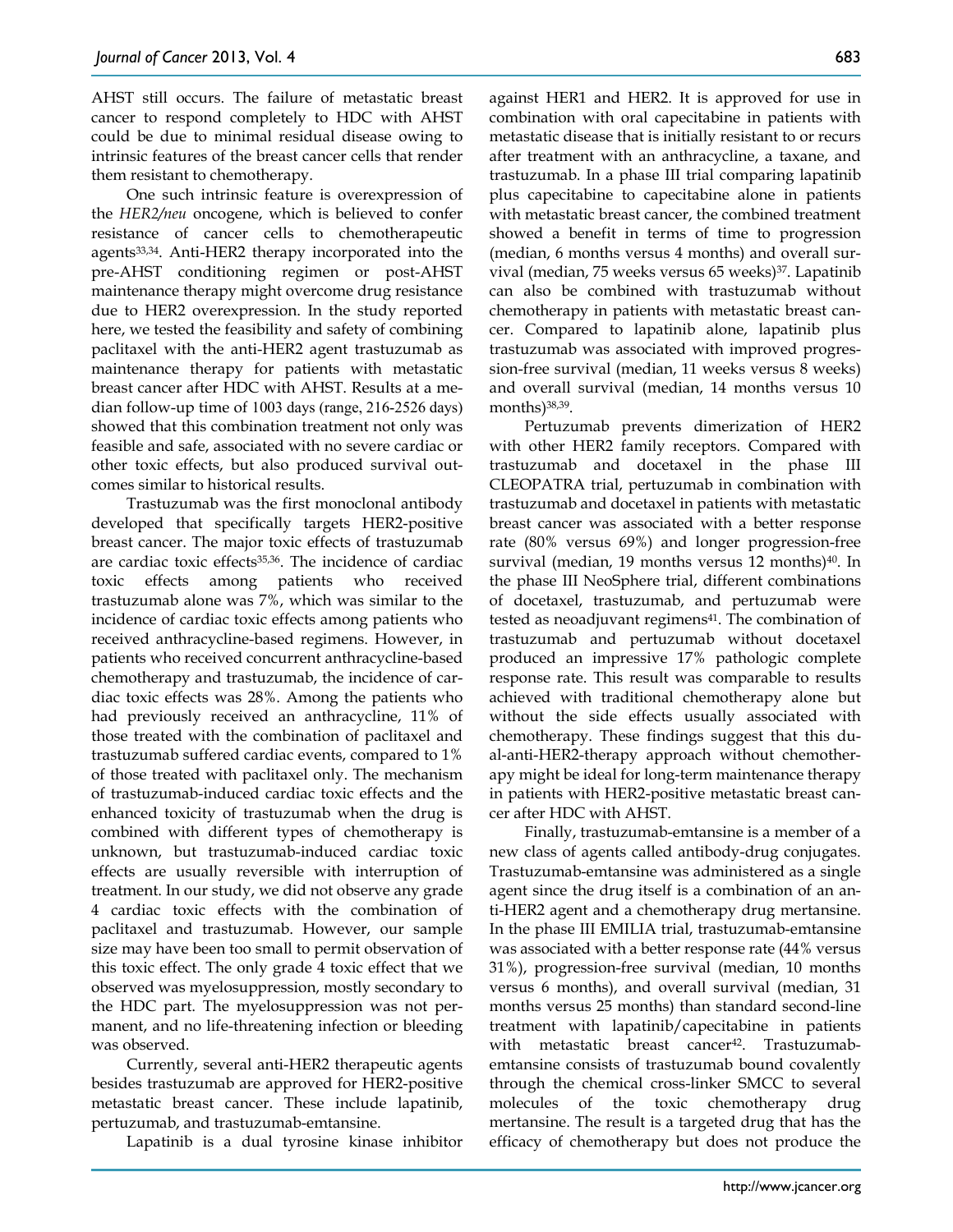usual chemotherapy side effects because the drug is targeted to HER2-positive cancer cells. This unique antibody-drug conjugate may prove to be more effective than traditional chemotherapy with or without anti-HER2 agents. More research is needed to establish the role of trastuzumab-emtansine in HER2-positive breast cancer.

In summary, our study has shown that for patients with HER2-positive metastatic breast cancer who underwent HDC with AHST, it is feasible and safe to combine an anti-HER2 treatment, trastuzumab, with a cytotoxic chemotherapy agent, paclitaxel, for maintenance therapy after AHST. This combined treatment also produced survival outcomes similar to historical results. However, given the small size of our study, this survival benefit will need to be verified in a larger trial.

#### **ACKNOWLEDGMENTS**

We thank Stephanie Deming for her excellent help in developing this manuscript.

# **COMPETING INTERESTS**

The authors have declared that no competing interest exists.

#### **REFERENCES**

- Eder JP, Antman K, Peters W, et al: High-dose combination alkylating agent chemotherapy with autologous bone marrow support for metastatic breast cancer. J Clin Oncol. 1986; 4:1592-7.
- 2. Peters WP, Shpall EJ, Jones RB, et al: High-dose combination alkylating agents with bone marrow support as initial treatment for metastatic breast cancer. J Clin Oncol. 1988; 6:1368-76.
- 3. Williams SF, Mick R, Desser R, et al: High-dose consolidation therapy with autologous stem cell rescue in stage IV breast cancer. J Clin Oncol. 1989; 7:1824-30.
- 4. Williams SF, Gilewski T, Mick R, et al: High-dose consolidation therapy with autologous stem-cell rescue in stage IV breast cancer: follow-up report. J Clin Oncol. 1992; 10:1743-7.
- 5. Kennedy MJ, Beveridge RA, Rowley SD, et al: High-dose chemotherapy with reinfusion of purged autologous bone marrow following dose-intense induction as initial therapy for metastatic breast cancer. J Natl Cancer Inst. 1991; 83:920-6.
- 6. Antman K, Ayash L, Elias A, et al: A phase II study of high-dose cyclophosphamide, thiotepa, and carboplatin with autologous marrow support in women with measurable advanced breast cancer responding to standard-dose therapy. J Clin Oncol. 1992; 10:102-10.
- 7. Antman KH, Rowlings PA, Vaughan WP, et al: High-dose chemotherapy with autologous hematopoietic stem-cell support for breast cancer in North America. J Clin Oncol. 1997; 15:1870-9.
- 8. Weaver CH, West WH, Schwartzberg LS, et al: Induction, mobilization of peripheral blood stem cells (PBSC), high-dose chemotherapy and PBSC infusion in patients with untreated stage IV breast cancer: outcomes by intent to treat analyses. Bone Marrow Transplant. 1997; 19:661-70.
- 9. Bensinger WI, Schiffman KS, Holmberg L, et al: High-dose busulfan, melphalan, thiotepa and peripheral blood stem cell infusion for the treatment of metastatic breast cancer. Bone Marrow Transplant. 1997; 19:1183-9.
- 10. Ljungman P, Bjorkstrand B, Fornander T, et al: High-dose chemotherapy with autologous stem cell support in patients with responding stage IV breast cancer. Bone Marrow Transplant. 1998; 22:445-8.
- 11. Crump M, Gluck S, Tu D, et al: Randomized trial of high-dose chemotherapy with autologous peripheral-blood stem-cell support compared with standard-dose chemotherapy in women with metastatic breast cancer: NCIC MA.16. J Clin Oncol. 2008; 26:37-43.
- 12. Roche H, Viens P, Biron P, et al: High-dose chemotherapy for breast cancer: the French PEGASE experience. Cancer Control. 2003; 10:42-7.
- 13. Biron P, Durand M, Roche H, et al: Pegase 03: a prospective randomized phase III trial of FEC with or without high-dose thiotepa, cyclophosphamide and autologous stem cell transplantation in first-line treatment of metastatic breast cancer. Bone Marrow Transplant. 2008; 41:555-62.
- 14. Lotz JP, Cure H, Janvier M, et al: High-dose chemotherapy with haematopoietic stem cell transplantation for metastatic breast cancer patients: final results of the French multicentric randomised CMA/PEGASE 04 protocol. Eur J Cancer. 2005; 41:71-80.
- 15. Vredenburgh JJ, Coniglio D, Broadwater G, et al: Consolidation with high-dose combination alkylating agents with bone marrow transplantation significantly improves disease-free survival in hormone-insensitive metastatic breast cancer in complete remission compared with intensive standard-dose chemotherapy alone. Biol Blood Marrow Transplant. 2006; 12:195-203.
- 16. Vredenburgh JJ, Madan B, Coniglio D, et al: A randomized phase III comparative trial of immediate consolidation with high-dose chemotherapy and autologous peripheral blood progenitor cell support compared to observation with delayed consolidation in women with metastatic breast cancer and only bone metastases following intensive induction chemotherapy. Bone Marrow Transplant. 2006; 37:1009-15.
- 17. Stadtmauer EA, O'Neill A, Goldstein LJ, et al: Conventional-dose chemotherapy compared with high-dose chemotherapy plus autologous hematopoietic stem-cell transplantation for metastatic breast cancer. Philadelphia Bone Marrow Transplant Group. N Engl J Med. 2000; 342:1069-76.
- 18. Schechter AL, Hung MC, Vaidyanathan L, et al: The neu gene: an erbB-homologous gene distinct from and unlinked to the gene encoding the EGF receptor. Science. 1985; 229:976-8.
- 19. Yu D, Hamada J, Zhang H, et al: Mechanisms of c-erbB2/neu oncogene-induced metastasis and repression of metastatic properties by adenovirus 5 E1A gene products. Oncogene. 1992; 7:2263-70.
- 20. Slamon DJ, Godolphin W, Jones LA, et al: Studies of the HER-2/neu proto-oncogene in human breast and ovarian cancer. Science. 1989; 244:707-12.
- 21. Slamon DJ, Clark GM, Wong SG, et al: Human breast cancer: correlation of relapse and survival with amplification of the HER-2/neu oncogene. Science. 1987; 235:177-82.
- 22. Berchuck A, Kamel A, Whitaker R, et al: Overexpression of HER-2/neu is associated with poor survival in advanced epithelial ovarian cancer. Cancer Res. 1990; 50:4087-91.
- 23. Romond EH, Perez EA, Bryant J, et al: Trastuzumab plus adjuvant chemotherapy for operable HER2-positive breast cancer. N Engl J Med. 2005; 353:1673-84.
- 24. Perez EA, Romond EH, Suman VJ, et al: Four-year follow-up of trastuzumab plus adjuvant chemotherapy for operable human epidermal growth factor receptor 2-positive breast cancer: joint analysis of data from NCCTG N9831 and NSABP B-31. J Clin Oncol. 2011; 29:3366-73.
- 25. Piccart-Gebhart MJ, Procter M, Leyland-Jones B, et al: Trastuzumab after adjuvant chemotherapy in HER2-positive breast cancer. N Engl J Med. 2005; 353:1659-72.
- 26. Smith I, Procter M, Gelber RD, et al: 2-year follow-up of trastuzumab after adjuvant chemotherapy in HER2-positive breast cancer: a randomised controlled trial. Lancet. 2007; 369:29-36.
- 27. Joensuu H, Kellokumpu-Lehtinen PL, Bono P, et al: Adjuvant docetaxel or vinorelbine with or without trastuzumab for breast cancer. N Engl J Med. 2006; 354:809-20.
- 28. Joensuu H, Bono P, Kataja V, et al: Fluorouracil, epirubicin, and cyclophosphamide with either docetaxel or vinorelbine, with or without trastuzumab, as adjuvant treatments of breast cancer: final results of the FinHer Trial. J Clin Oncol. 2009; 27:5685-92.
- 29. Slamon D, Eiermann W, Robert N, et al: Adjuvant trastuzumab in HER2-positive breast cancer. N Engl J Med. 2011; 365:1273-83.
- 30. Kim YS, Konoplev SN, Montemurro F, et al: HER-2/neu overexpression as a poor prognostic factor for patients with metastatic breast cancer undergoing high-dose chemotherapy with autologous stem cell transplantation. Clin Cancer Res. 2001; 7:4008-12.
- 31. Rahman Z, Kavanagh J, Champlin R, et al: 12 cycles of paclitaxel immediately following high-dose chemotherapy with autologous stem cell transplantation can induce complete remissions in patients with advanced breast canc ovarian carcinoma. Proc Annu Meet Am Soc Clin Oncol. 1998
- 32. Greenberg PA, Hortobagyi GN, Smith TL, et al: Long-term follow-up of patients with complete remission following combination chemotherapy for metastatic breast cancer. J Clin Oncol. 1996; 14:2197-205.
- 33. Ueno NT, Yu D, Hung MC: Chemosensitization of HER-2/neu-overexpressing human breast cancer cells to paclitaxel (Taxol) by adenovirus type 5 E1A. Oncogene. 1997; 15:953-60.
- 34. Yu D, Liu B, Tan M, et al: Overexpression of c-erbB-2/neu in breast cancer cells confers increased resistance to Taxol via mdr-1-independent mechanisms. Oncogene. 1996; 13:1359-65.
- 35. Slamon DJ, Leyland-Jones B, Shak S, et al: Use of chemotherapy plus a monoclonal antibody against HER2 for metastatic breast cancer that overexpresses HER2. N Engl J Med. 2001; 344:783-92.
- 36. Seidman A, Hudis C, Pierri MK, et al: Cardiac dysfunction in the trastuzumab clinical trials experience. J Clin Oncol. 2002; 20:1215-21.
- 37. Cameron D, Casey M, Oliva C, et al: Lapatinib plus capecitabine in women with HER-2-positive advanced breast cancer: final survival analysis of a phase III randomized trial. Oncologist. 2010; 15:924-34.
- 38. Blackwell KL, Burstein HJ, Storniolo AM, et al: Randomized study of Lapatinib alone or in combination with trastuzumab in women with ErbB2-positive, trastuzumab-refractory metastatic breast cancer. J Clin Oncol. 2010; 28:1124-30.